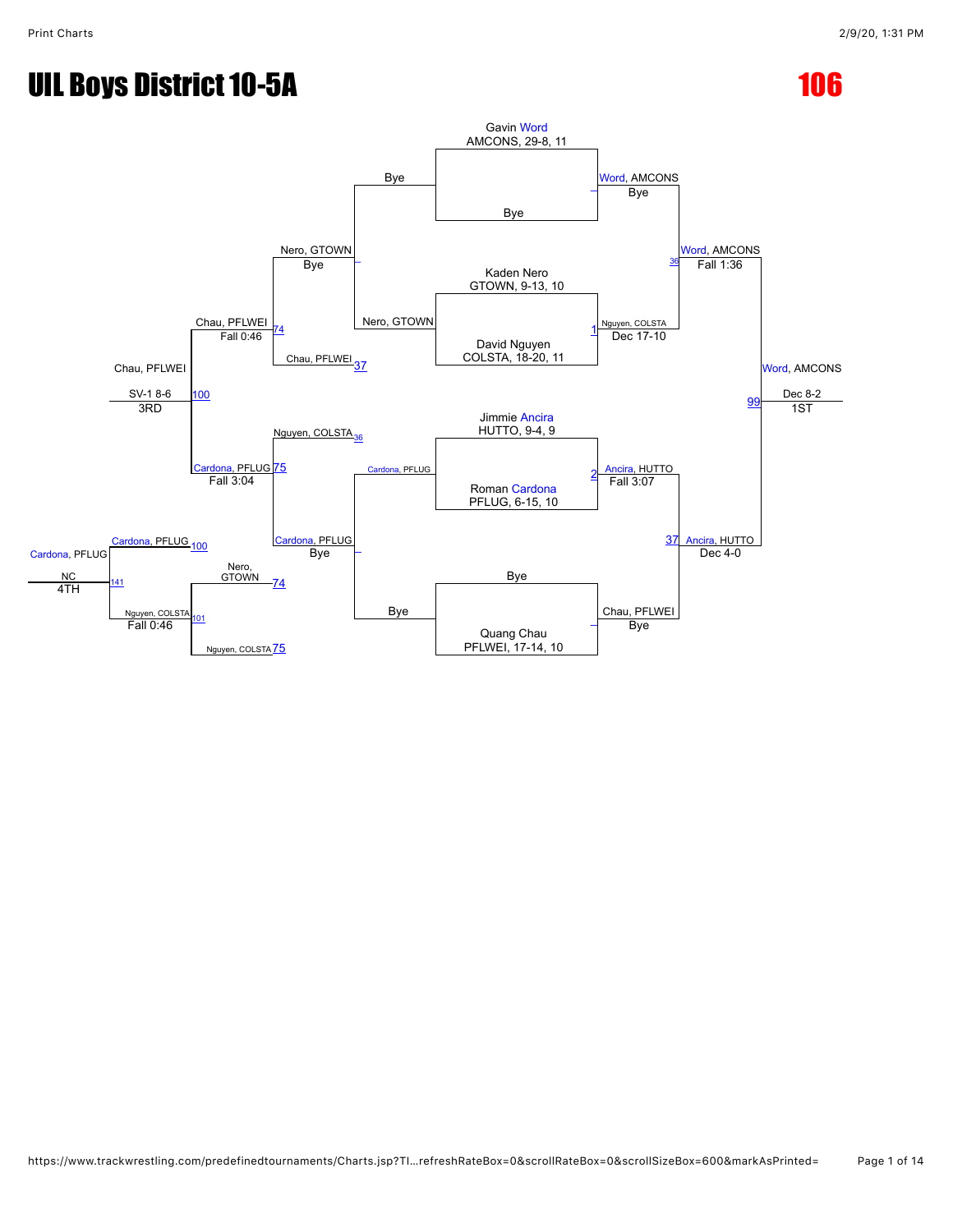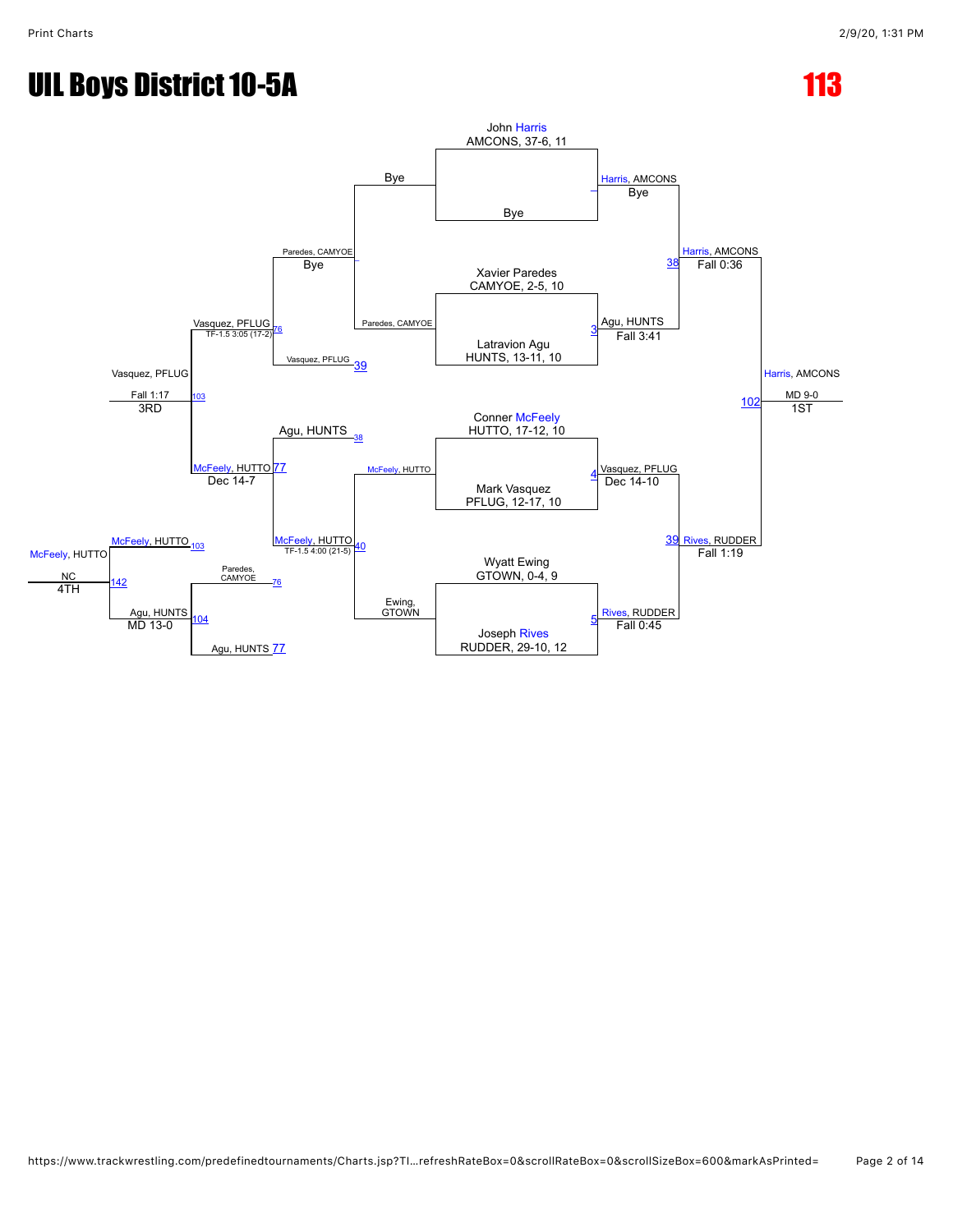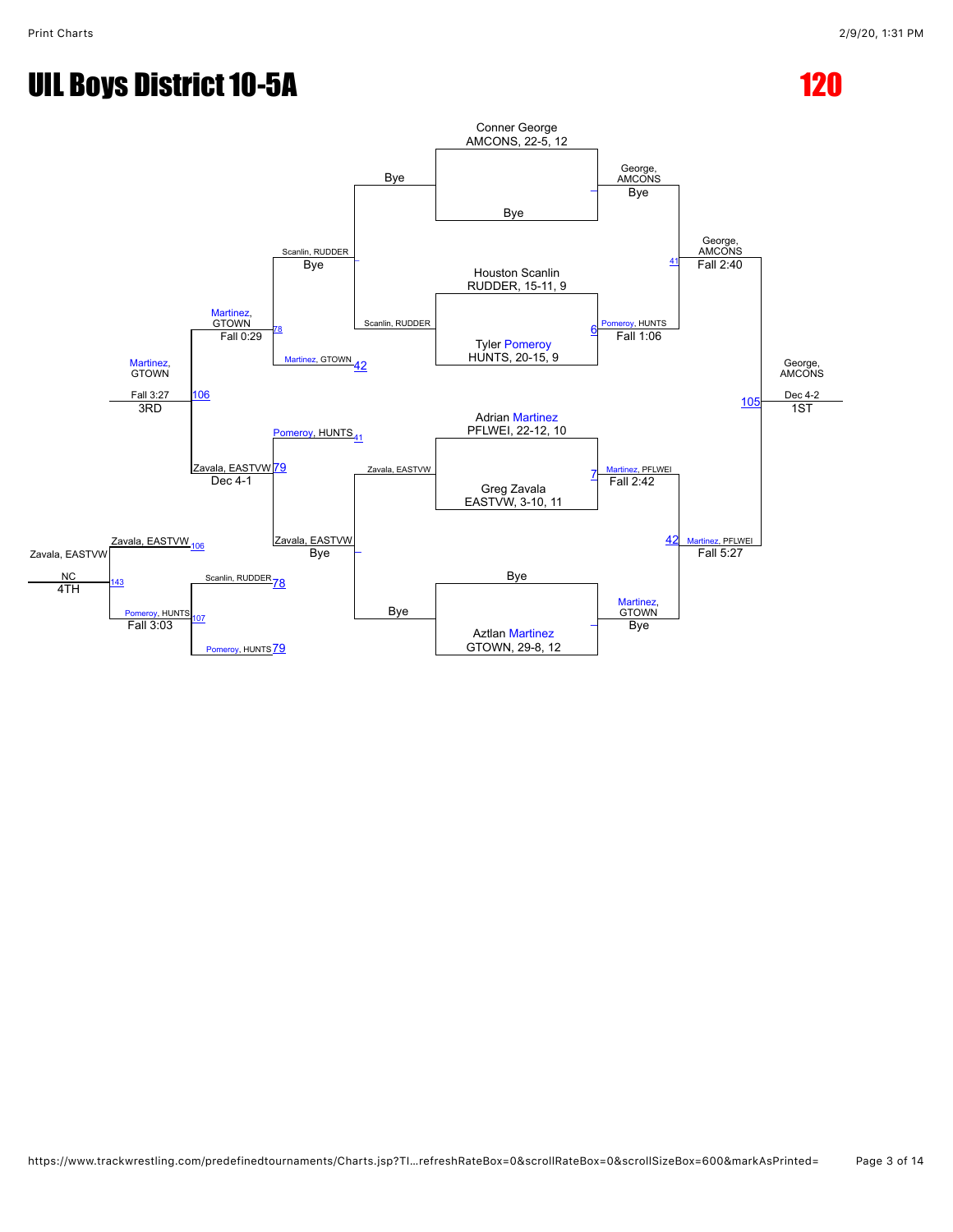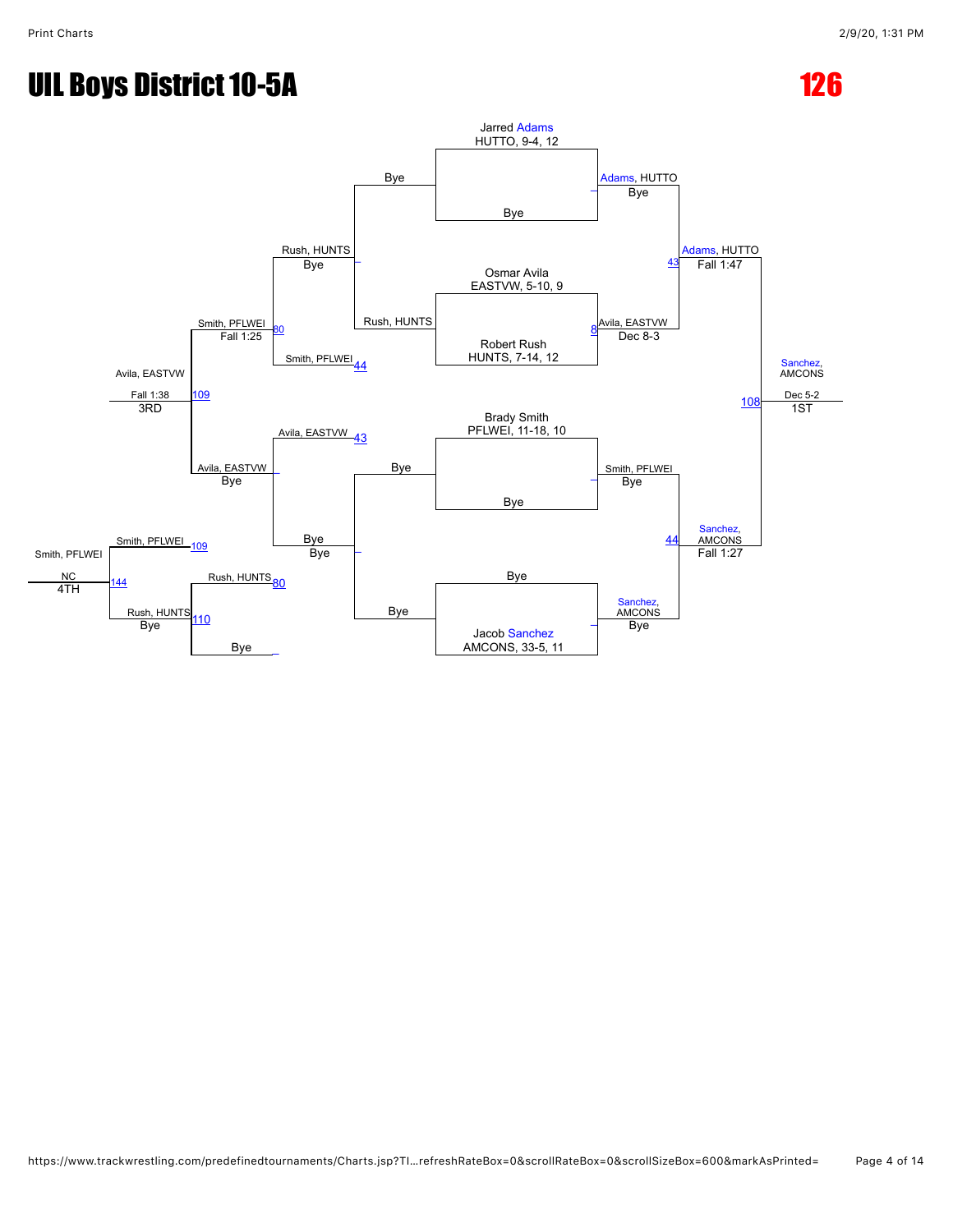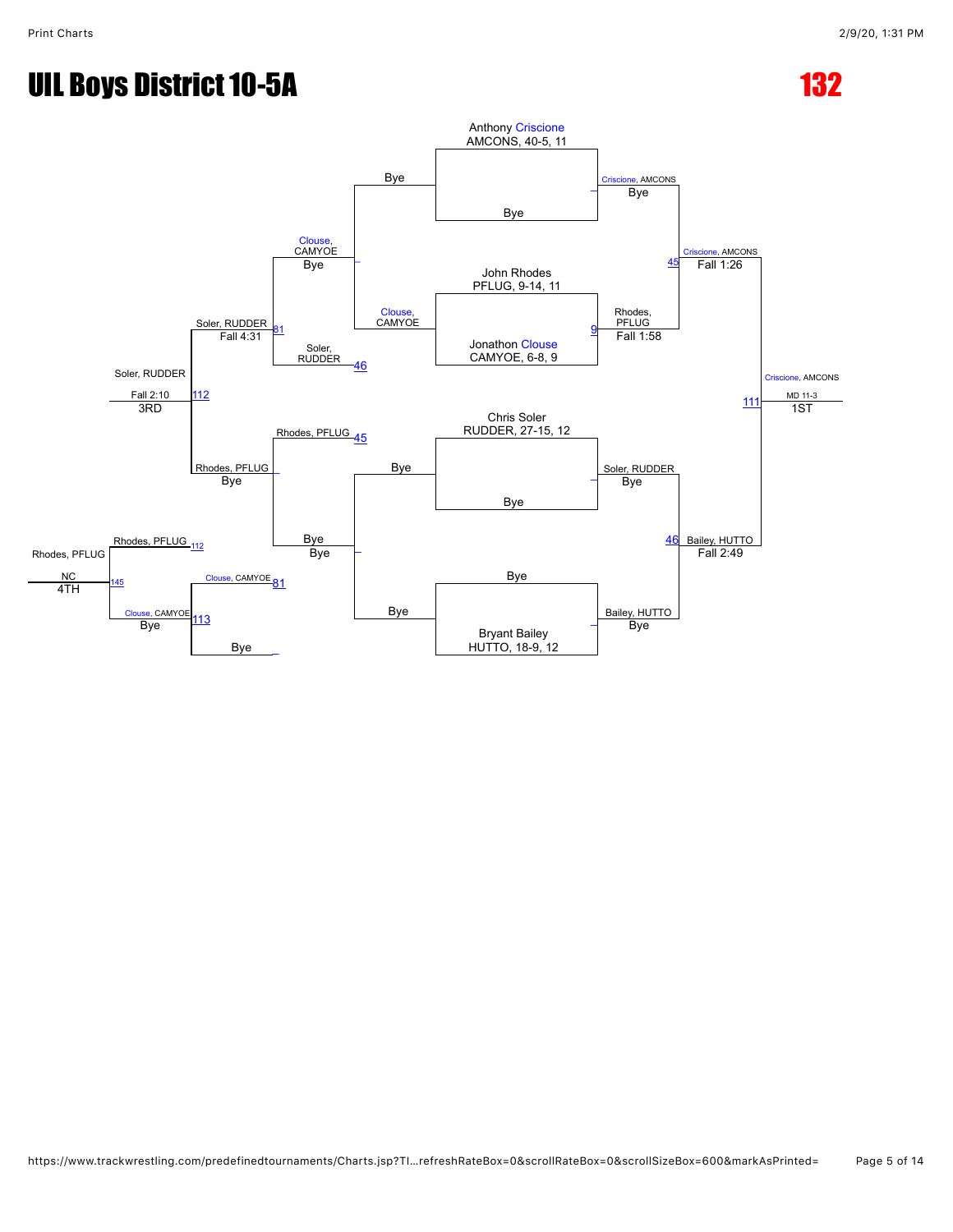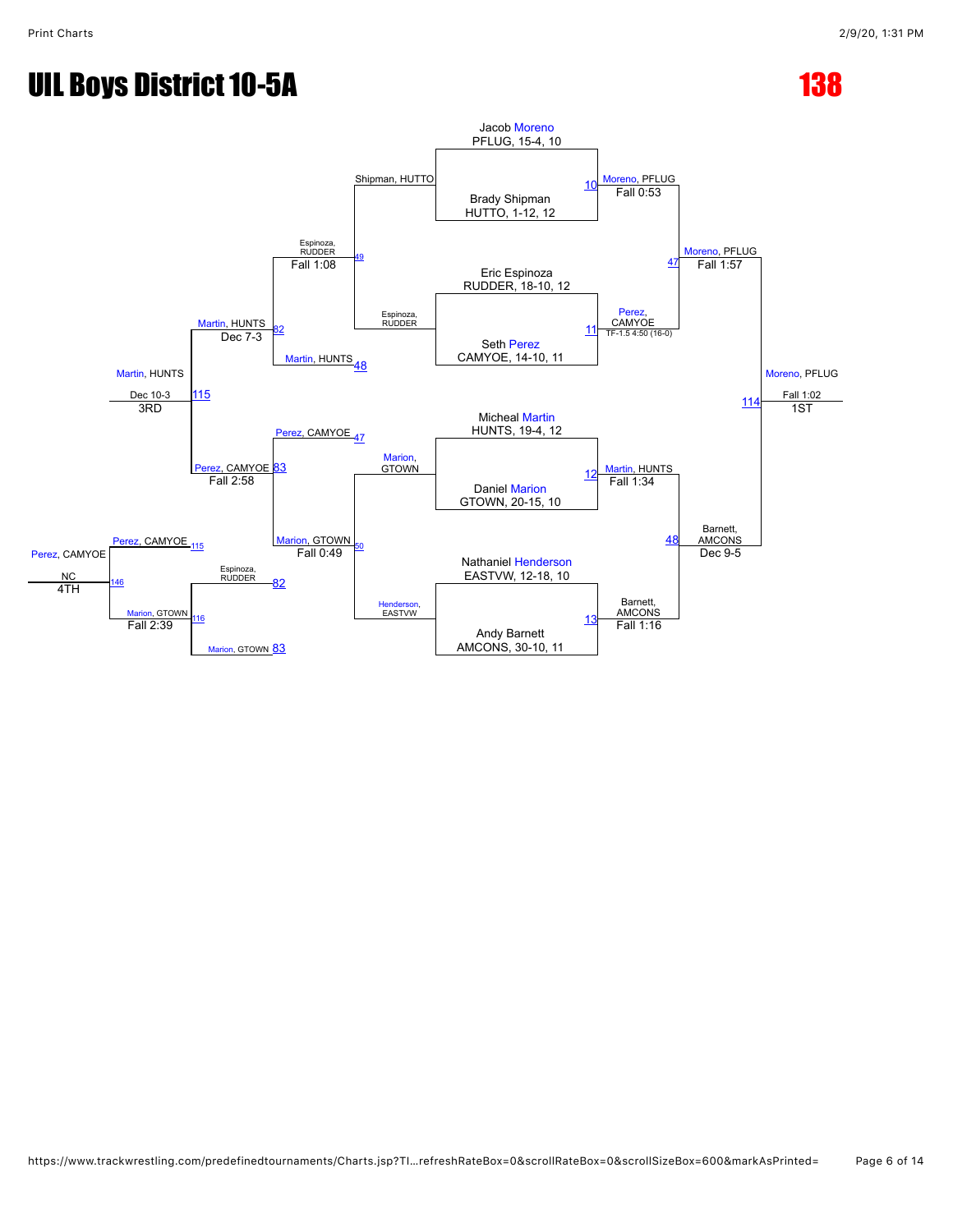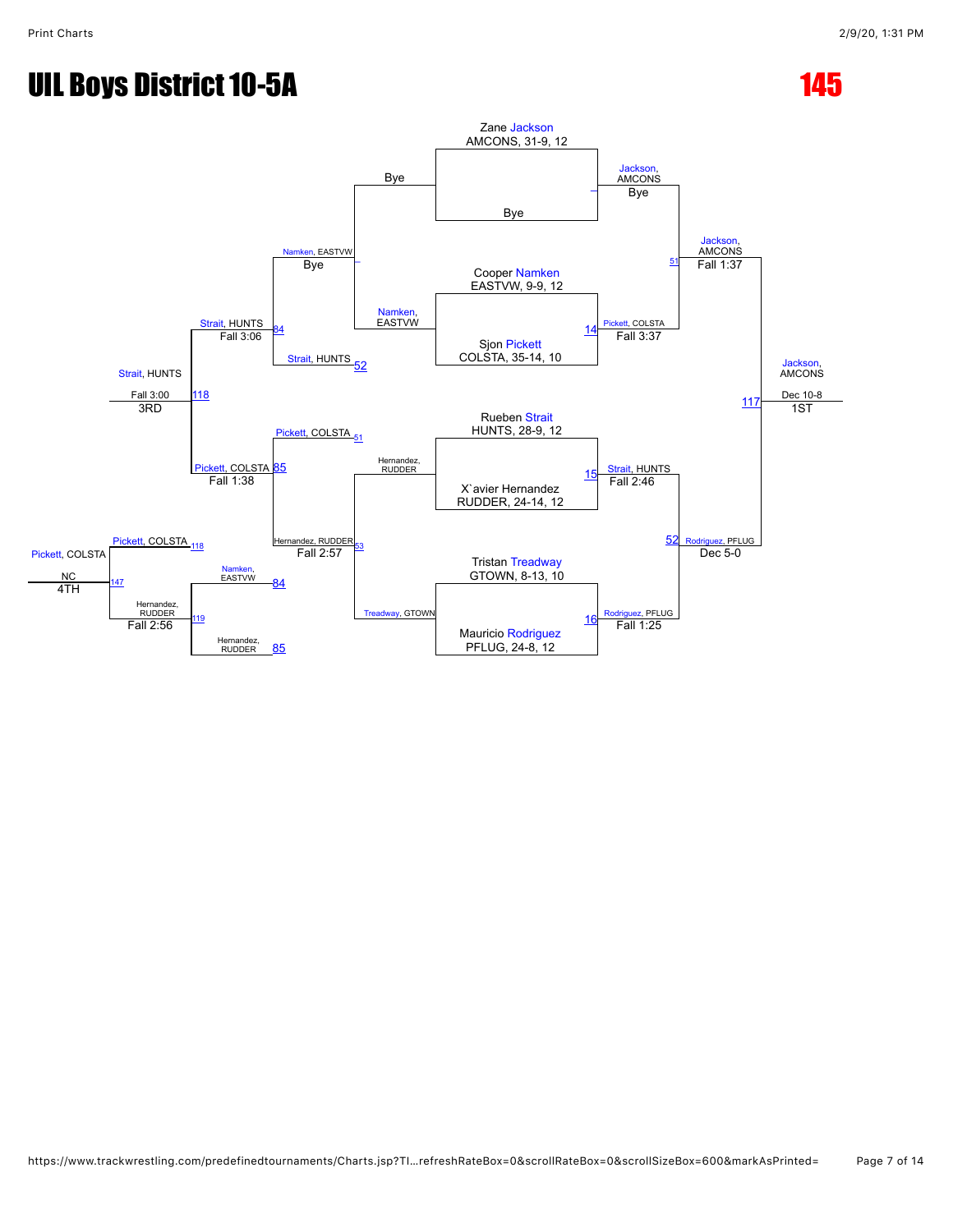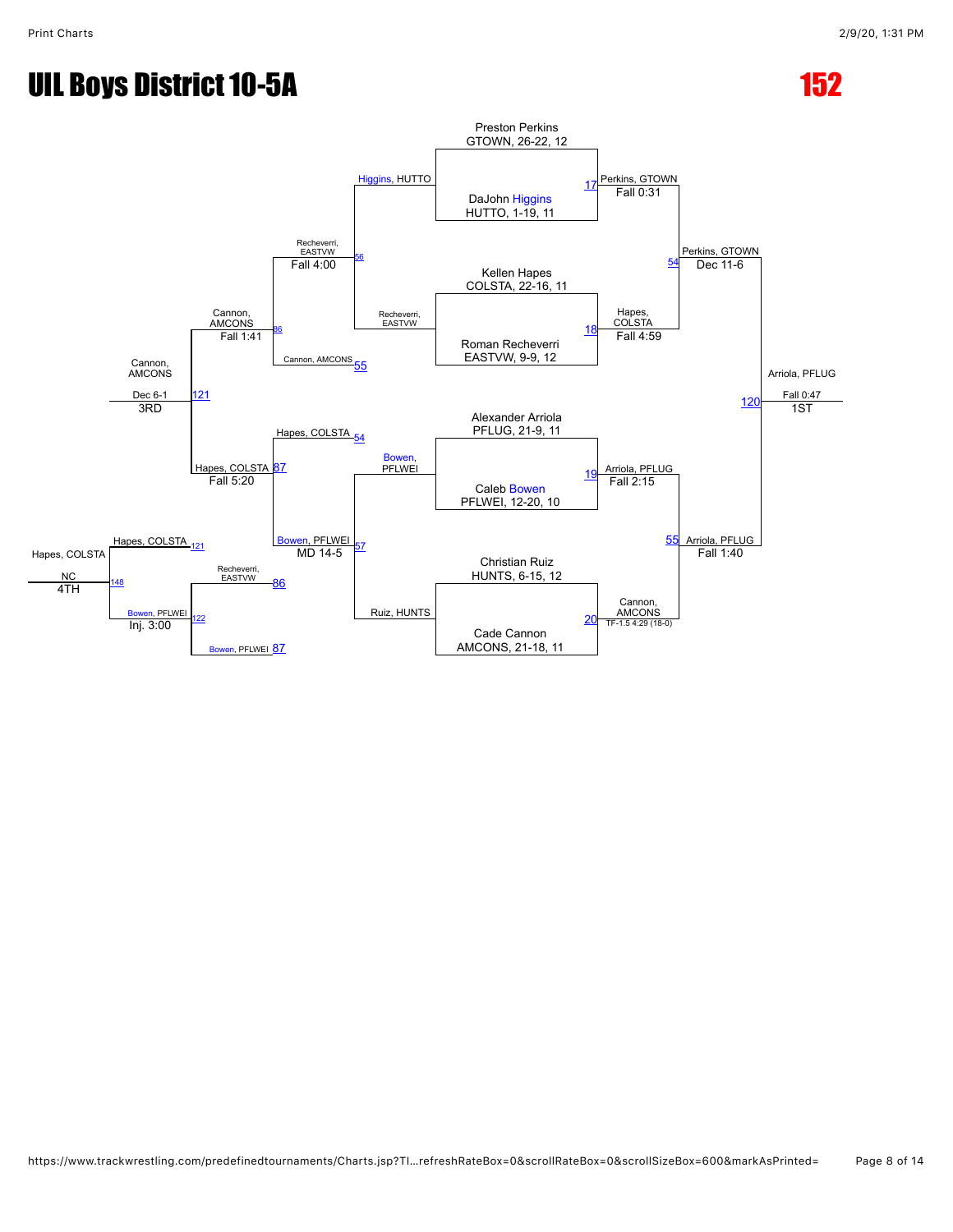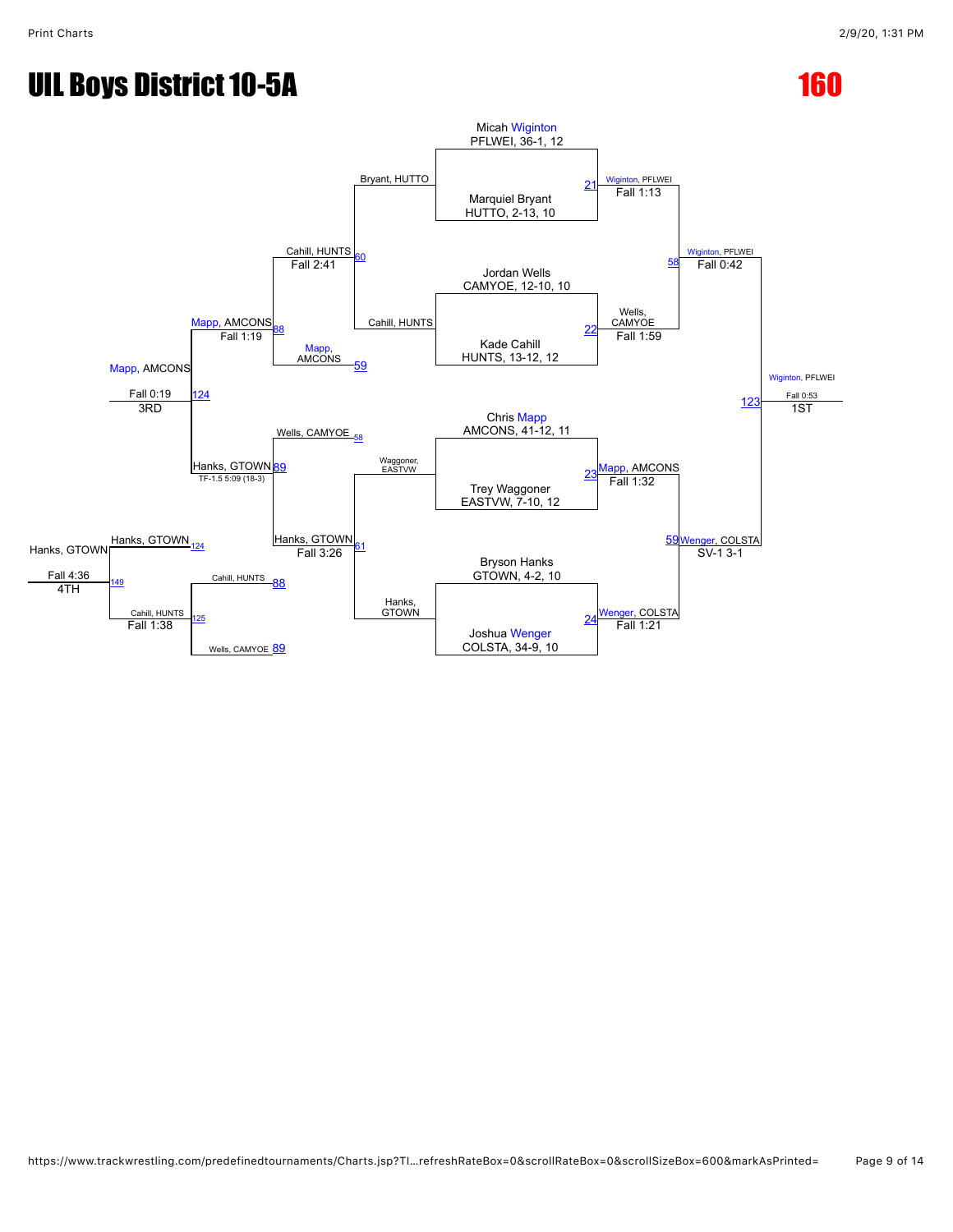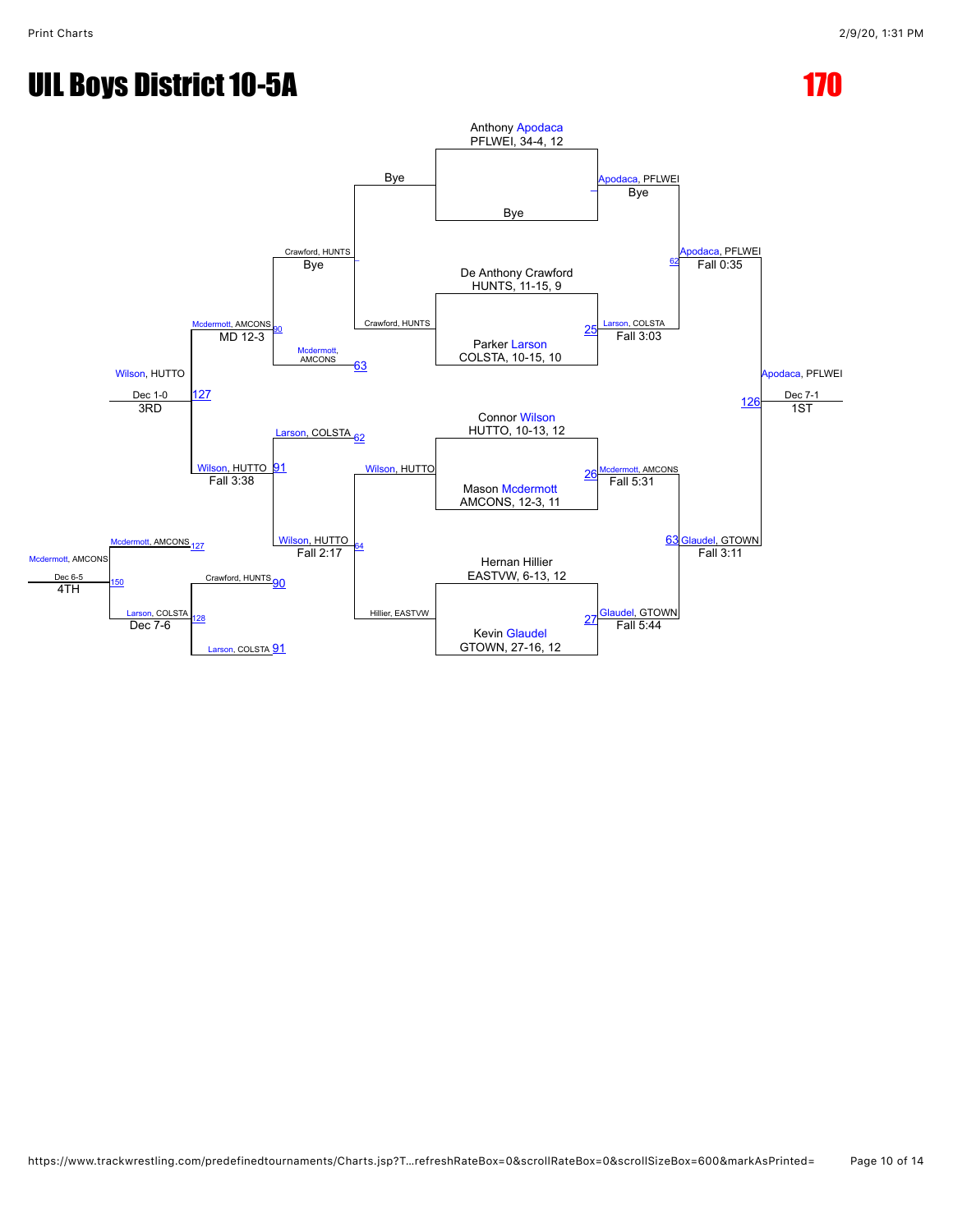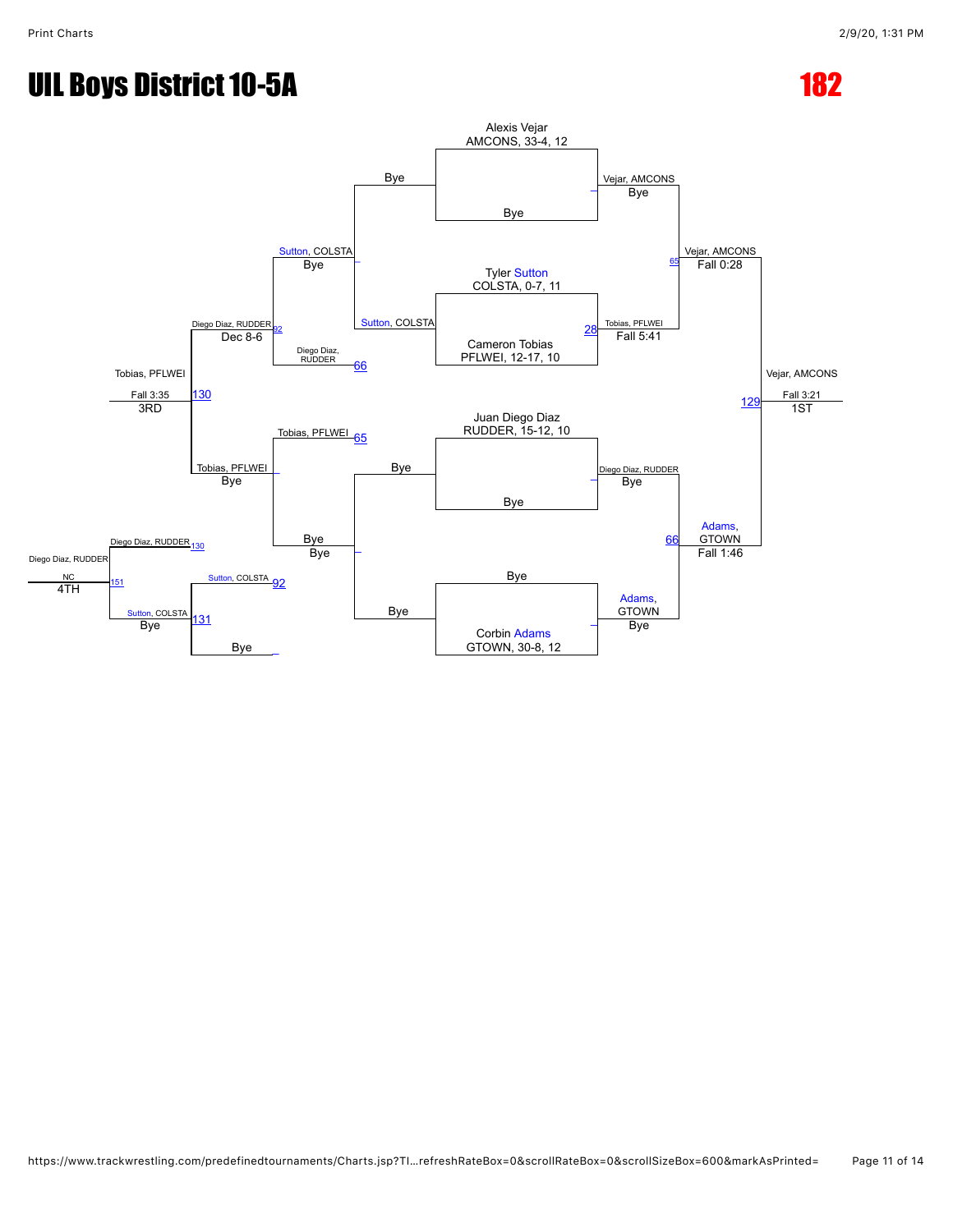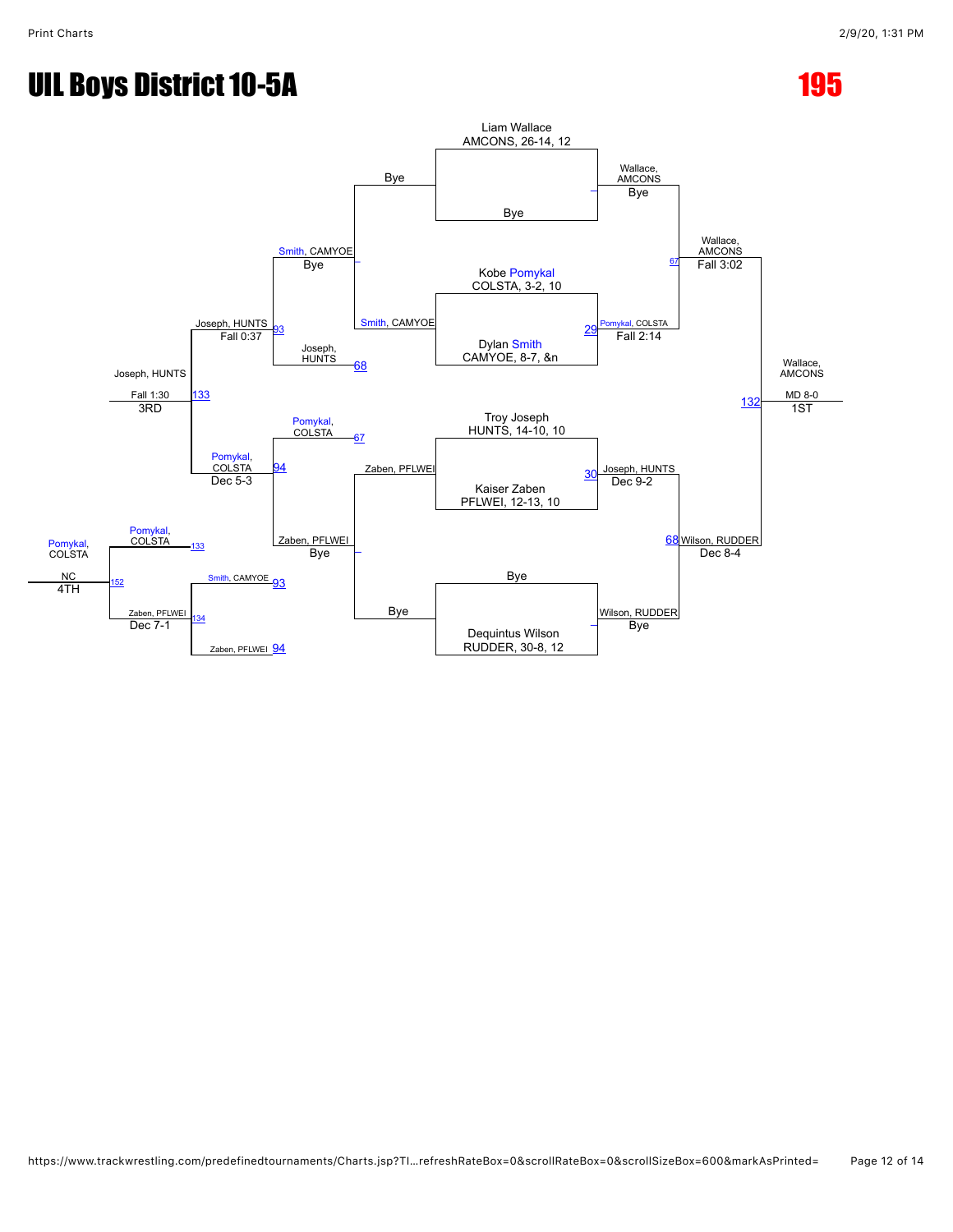![](_page_12_Figure_3.jpeg)